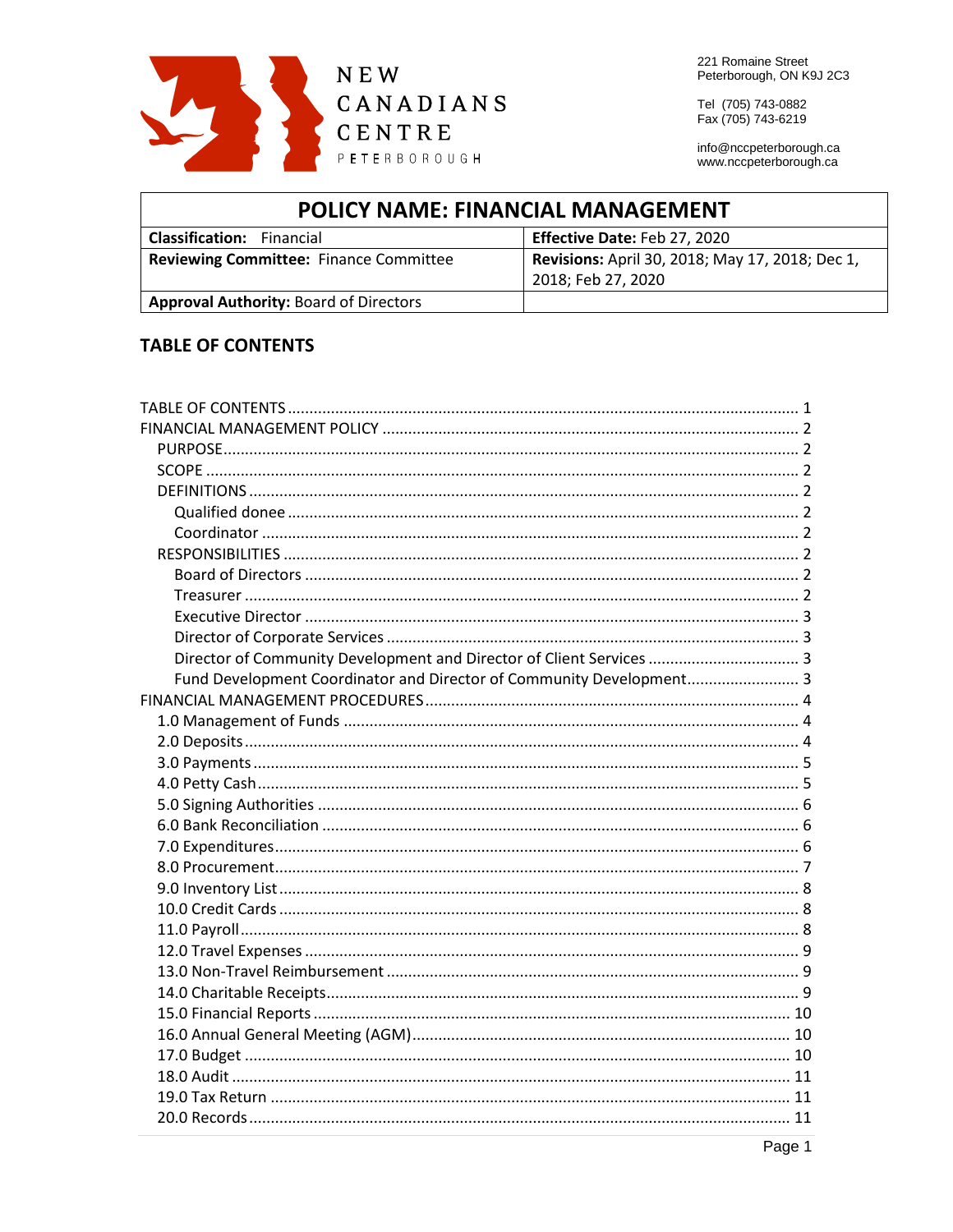# <span id="page-1-0"></span>**FINANCIAL MANAGEMENT POLICY**

### <span id="page-1-1"></span>PURPOSE

The New Canadians Centre Peterborough (hereby referred to as "the Organization") is committed to the highest standards of responsible financial management, and to ensuring that appropriate financial controls are developed, documented and applied to prevent the abuse or misuse of the Organisation's funds and other resources.

The purpose of this policy is to govern the financial workings of the Organisation and outline the roles and responsibilities of relevant staff and board members.

This policy sets out minimum standards and is not exhaustive. Funders may have requirements that are different or more onerous for the management of their funds.

### <span id="page-1-2"></span>**SCOPE**

This policy applies to all employees, board members, volunteers, and any third parties conducting financial transactions with the Organisation.

### <span id="page-1-3"></span>**DEFINITIONS**

#### <span id="page-1-4"></span>Qualified donee

A qualified donee is an organization that can issue official donation receipts for gifts it receives from individuals and corporations. It can also receive gifts from registered charities.

### <span id="page-1-5"></span>Coordinator

For the purpose of this policy, a Coordinator is any employee in a Tier 4 position.

### <span id="page-1-6"></span>**RESPONSIBILITIES**

### <span id="page-1-7"></span>Board of Directors

The Board of Directors (or "Board") is responsible for the overall financial health of the Organisation and management of resources. The Board ensures that funds are spent in accordance with the Organisation's objectives.

#### <span id="page-1-8"></span>**Treasurer**

The Treasurer of the Organisation is responsible for overseeing the management of the Organisation's finances and reporting to the Board.

The Treasurer, as Chair of the Finance Committee, is the liaison between the Board of Directors and the Finance Committee (for roles and responsibilities of the Finance Committee, refer to the Finance Committee's Terms of Reference).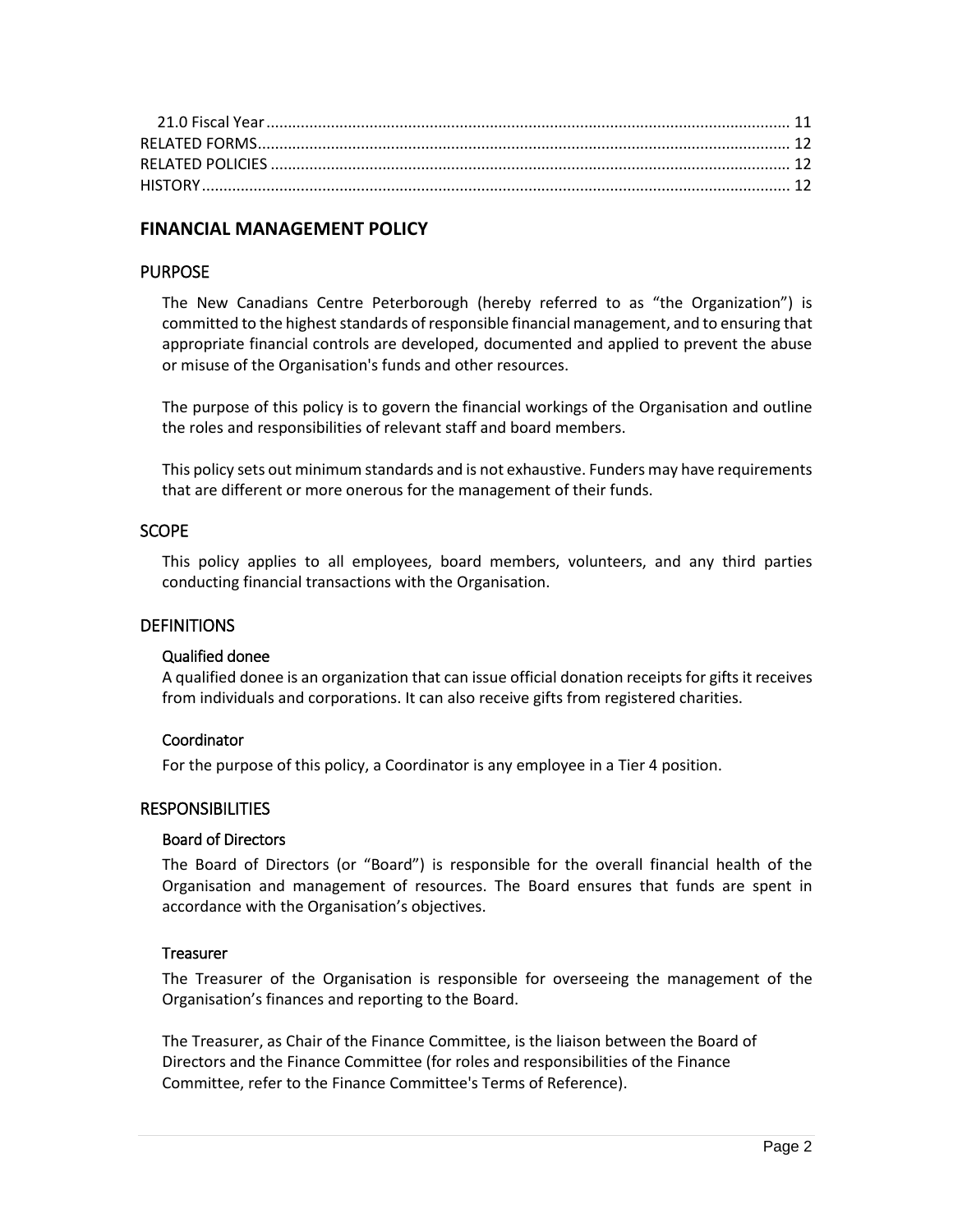When the Treasurer is not available, a board member designated by the Treasurer is responsible for reporting to the Board.

In advance of every meeting of the Board, the Treasurer or their designee shall review the financial reports prepared by the Director of Corporate Services. The Treasurer or their designee shall work with the Executive Director to answer any questions the Board has about the report.

#### <span id="page-2-0"></span>Executive Director

The Executive Director has primary responsibility for ensuring that the policy is carried out at the operational level. The Executive Director is also broadly responsible for the day-to-day financial transactions of the Organisation and for meeting the requirements of, and reporting on finances to funders.

If the Executive Director is unable to fulfil their responsibilities under this policy, the Director of Corporate Services shall be responsible for all duties of the Executive Director as defined below with the exception of expenditure authorization and signing authority until an Interim Executive Director is appointed or the Executive Director is able to resume their duties. During this period, The Treasurer of the Board will be responsible for authorizing expenditures normally authorized by the Executive Director. The Treasurer shall also take on the signing authority of the Executive Director or assign another board member who already has signing authority to fulfill this role.

#### <span id="page-2-1"></span>Director of Corporate Services

The Director of Corporate Services is directly responsible for the day-to-day financial transactions of the Organisation and for meeting the requirements of and reporting on finances to funders.

If the Director of Corporate Services is unable to fulfil their responsibilities under this policy, the Bookkeeper shall perform all duties of the Director of Corporate Services as defined below with the oversight of the Executive Director and the Treasurer until an Interim Director of Corporate Services is appointed, or the Director of Corporate Services is able to resume their duties.

### <span id="page-2-2"></span>Director of Community Development and Director of Client Services

The Director of Community Development and the Director of Client Services are responsible for managing budgets within their respective departments and approving expenditures up to the allowable amount as outlined in the financial procedures.

### <span id="page-2-3"></span>Fund Development Coordinator and Director of Community Development

The Fund Development Coordinator and the Director of Community Development are responsible for issuing receipts for charitable donations.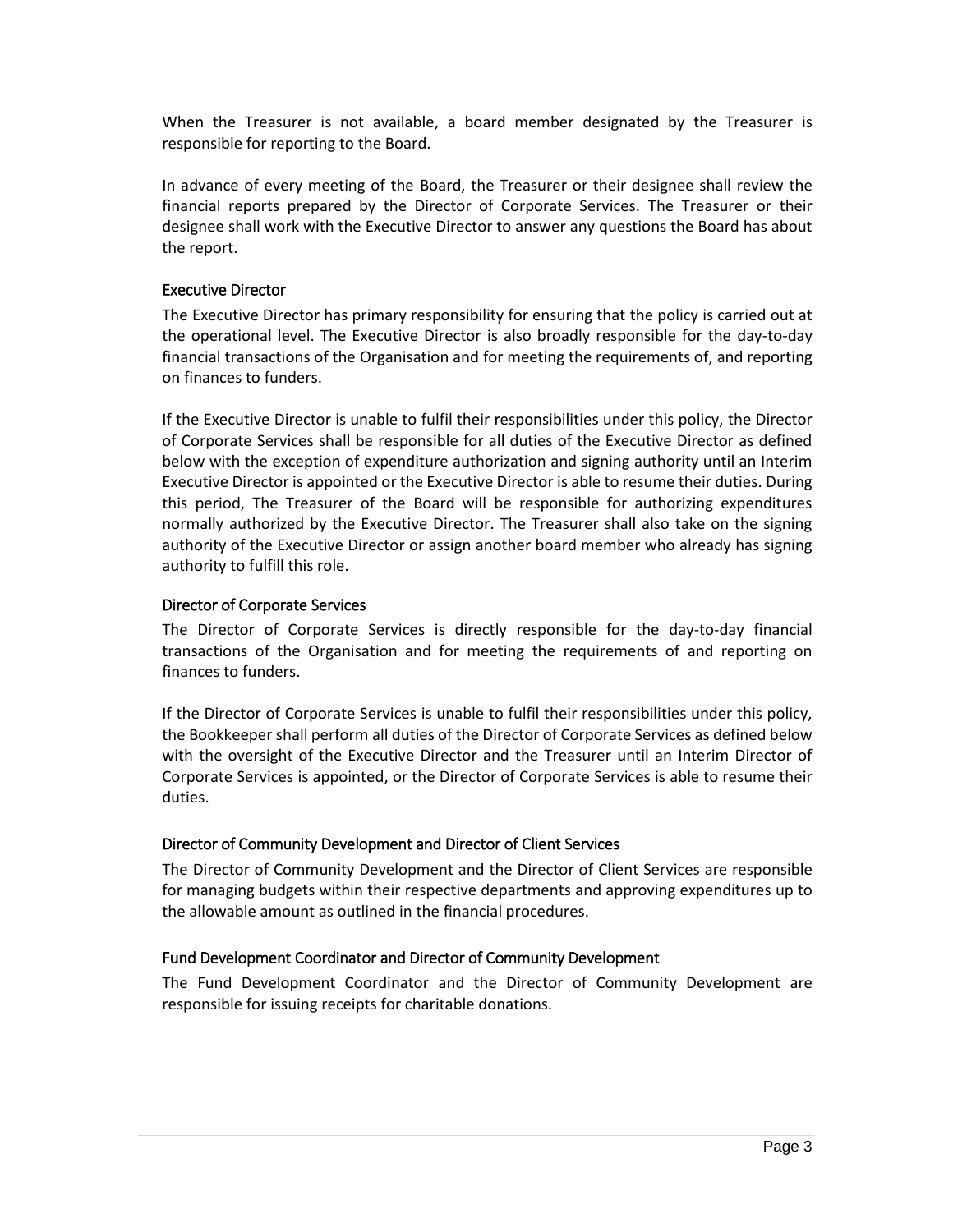### <span id="page-3-0"></span>**FINANCIAL MANAGEMENT PROCEDURES**

#### <span id="page-3-1"></span>1.0 Management of Funds

1.1 The Director of Corporate Services is primarily responsible for reviewing the level of funds in the Organisation's accounts (general chequing, business, Nevada, and GIC investment accounts) with the oversight of the Treasurer.

1.2 Should funds dip below one month operating expenses in the Organisation's accounts in the yearly cycle, the Director of Corporate Services must immediately notify the Executive Director, who shall then notify the Treasurer and the Chair of the Board so that monitoring and any appropriate action may be taken.

1.3 An overdraft of \$20,000 on the Organisation's business account is authorized but should only be used to cover short-term cash flow short-falls. The Director of Corporate Services must immediately notify the Executive Director and the Treasurer of any use of the overdraft. The Treasurer shall then report to the Board.

1.4 The Director of Corporate Services shall regularly review bank service charges and interest rates and compare them from time to time with the offerings of other financial institutions. The Director of Corporate Services shall report comparison information and any recommendations for changes to the Finance Committee who may recommend these changes to the Board.

1.5 The Executive Director, in consultation with the Treasurer, is authorized to invest funds in order to gain a better rate of return on reserves, but funds may only be transferred to insured investments. Insured investments include GICs and Treasury Bills. The Treasurer shall report comparison information and any recommendations for changes to the Finance Committee.

1.6 The opening or closing of any bank account must be approved by the Board.

1.7 The Treasurer and the Executive Director have superuser access to the Organisation's online business account. The Treasurer and the Executive Director are responsible for applying individual user permission settings for the Director of Corporate Services, the Bookkeeper, and signing authorities.

### <span id="page-3-2"></span>2.0 Deposits

2.1 Received funds shall be deposited once per week. Cash revenue of more than \$2000 shall be deposited by the next business day. All cash and cheques must be securely stored in a locked box until deposited.

2.2 All deposit records are to be reviewed by a signing officer of the Organisation.

2.3 The Director of Corporate Services shall oversee the deposit and administration of donations and other income and keep adequate records of the same.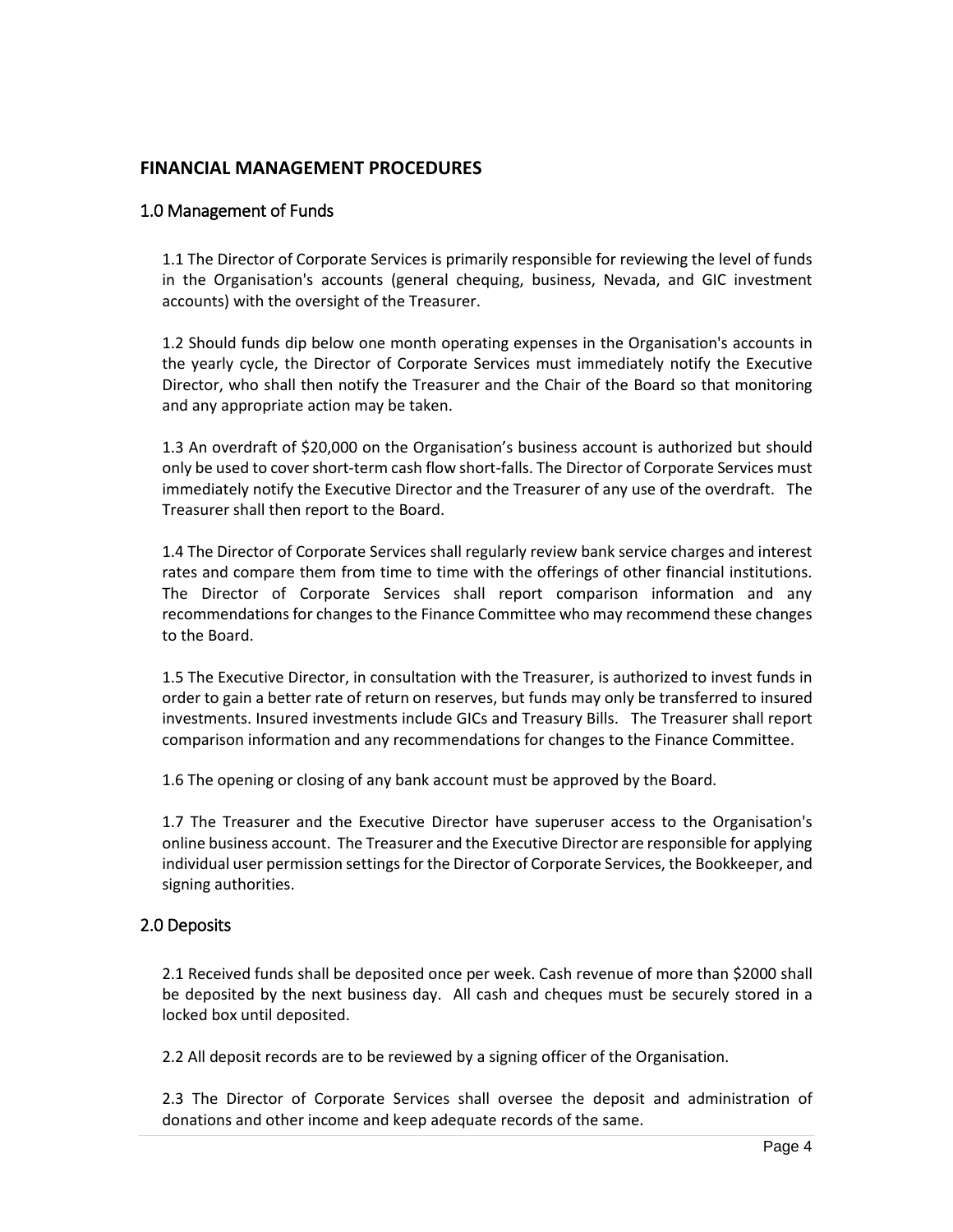### <span id="page-4-0"></span>3.0 Payments

3.1 Accounts payable shall be paid early enough to take advantage of any discounts and before late penalty charges apply.

3.2 Pre-authorized debit should be used to pay regular bills where possible. Otherwise, payments should ordinarily be made by cheque. Petty cash may be used to make smaller payments, usually under \$50.

3.3 Before a payment is made, an invoice and/or other supporting documentation should be reviewed and coded to ensure that:

- a) the goods were received or services rendered (advance payments should be avoided when possible);
- b) the amount charged is accurate and properly calculated;
- c) the expenditure was approved; and
- d) the proper class and general ledger account are identified.

3.4 Statements of accounts paid by pre-authorized debit should also be reviewed as above.

3.5 When a cheque is written, the invoice should be marked paid, and the cheque number recorded.

3.6 All monthly invoices shall be reviewed by a signing officer of the Organisation..

3.7 The Organisation shall not make payments to individuals and organisations other than for goods and services received with the following exceptions:

- a) contributions to registered charitable organisations;
- b) specific cases outlined in a funder's contribution agreement;
- c) payments to clients that are consistent with the Client Funds Guidelines;
- d) employee reimbursement outlined in these procedures.

A maximum of \$5,000 cash (excluding petty cash) shall be kept if needed to fulfill specific purposes outlined in a contribution agreement. All cash shall be kept in a secured location that is separate from the petty cash and controlled by the Executive Director and the Director of Client Services, who is responsible for the funds and for keeping an appropriate accounting.

Only Coordinators directly responsible for the administration of Client Funds or other funds, as outlined in a contribution agreement, may make payments directly to an individual for the exceptions b) or c) listed above. Any individual who receives a cash disbursement from the Organisation must sign a receipt acknowledging the amount and purpose of the payment, and that receipt must be submitted by the Coordinator to the Bookkeeper.

# <span id="page-4-1"></span>4.0 Petty Cash

4.1 A maximum of \$1000 petty cash shall be kept.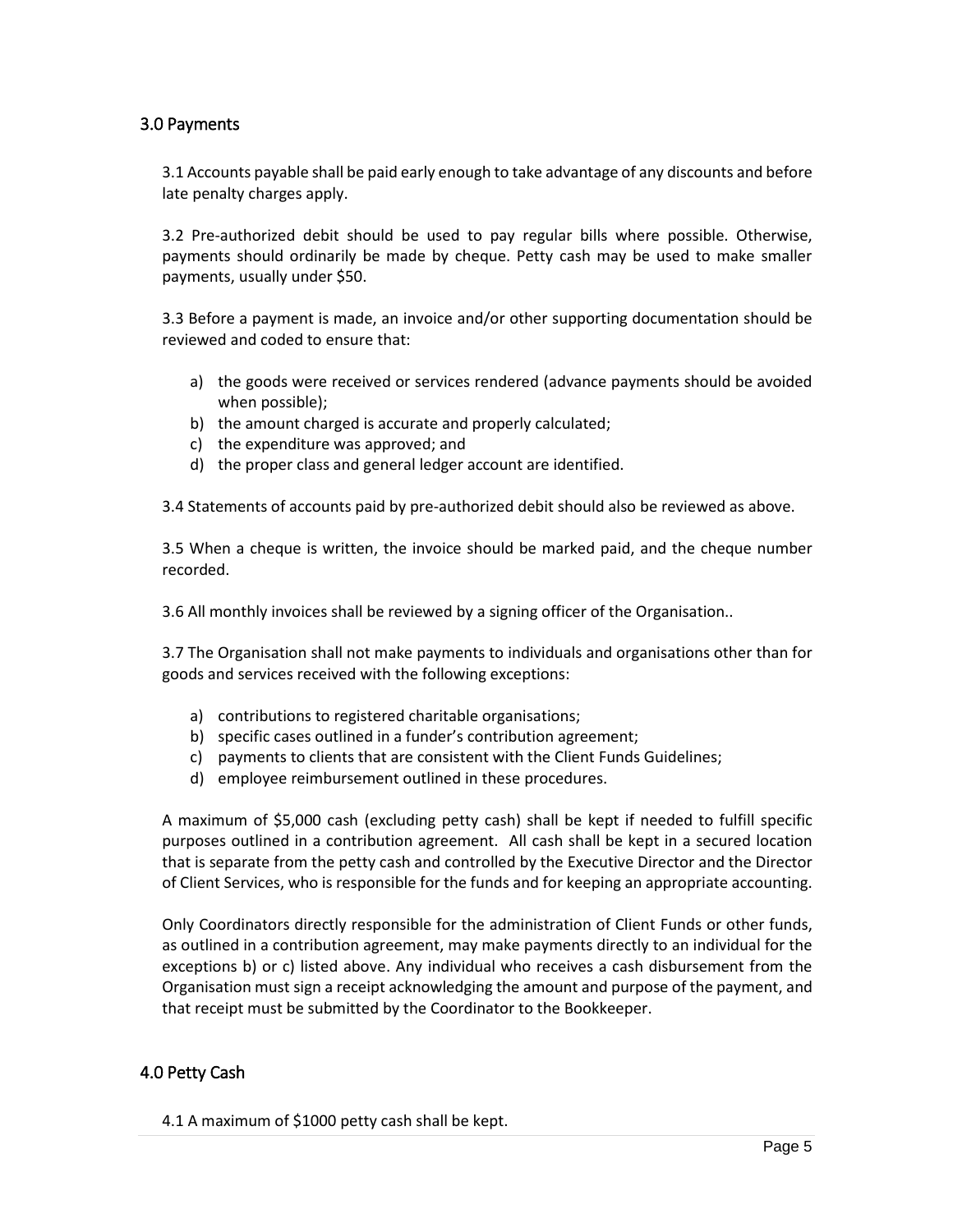4.2 All cash shall be kept in a secured location controlled by the Bookkeeper who is responsible for the funds and to keep an appropriate accounting.

4.3 A petty cash log sheet shall be filled out for each disbursement from petty cash.

### <span id="page-5-0"></span>5.0 Signing Authorities

5.1 The Board shall appoint four signing officers, any two of whom can sign cheques for the Organisation or authorize online payments. The four signing officers will usually be two staff members (the Executive Director being one) and two board members (the Treasurer being one). Neither the Director of Corporate Services nor the Bookkeeper shall be a signing officer.

5.2 All cheques must be signed by two signing officers. For cheques payable to members of staff, at least one signature must be a board member. No signing officer shall sign a cheque payable to him or herself. The relevant invoice or documentation shall be provided to a signing officer for review before a cheque is signed (See Section 7 below for further restrictions on cheque signing).

### <span id="page-5-1"></span>6.0 Bank Reconciliation

6.1 Bank reconciliations shall be prepared monthly by the Bookkeeper overseen by the Director of Corporate Services and reviewed by the Executive Director. Organised files of bank statements and canceled cheques shall be maintained for a minimum of 7 years (plus the current year) per the Canada Revenue Agency's (CRA) guidelines, or for the current length of time recommended by auditors or required by law.

# <span id="page-5-2"></span>7.0 Expenditures

7.1 All expenditures by the Organisation shall be authorized by a Coordinator or Director and approved by the Executive Director, the Director of Community Development, the Director of Client Services, or a board member with signing authority Expenditures made by either the Director of Community Development or the Director of Client Services must be authorized and approved by the Executive Director or a board member with signing authority. Expenditures made by the Executive Director must be authorized and approved by a board member with signing authority.

7.2 The Director of Community Development and the Director of Client Services can approve individual expenditures up to \$5,000. For individual expenditures greater than \$5,000, the directors shall obtain approval from the Executive Director.

7.3 The Executive Director can approve individual expenditures up to \$10,000, and the cheque does not require a signature from a board member. Individual expenditures greater than \$10,000 shall be approved by the Executive Director and a board member with signing authority; such cheques shall require the signature of at least one board member and such online payments shall require online approval by at least one board member. The Board shall be informed about expenditures greater than \$10,000 at the next board meeting.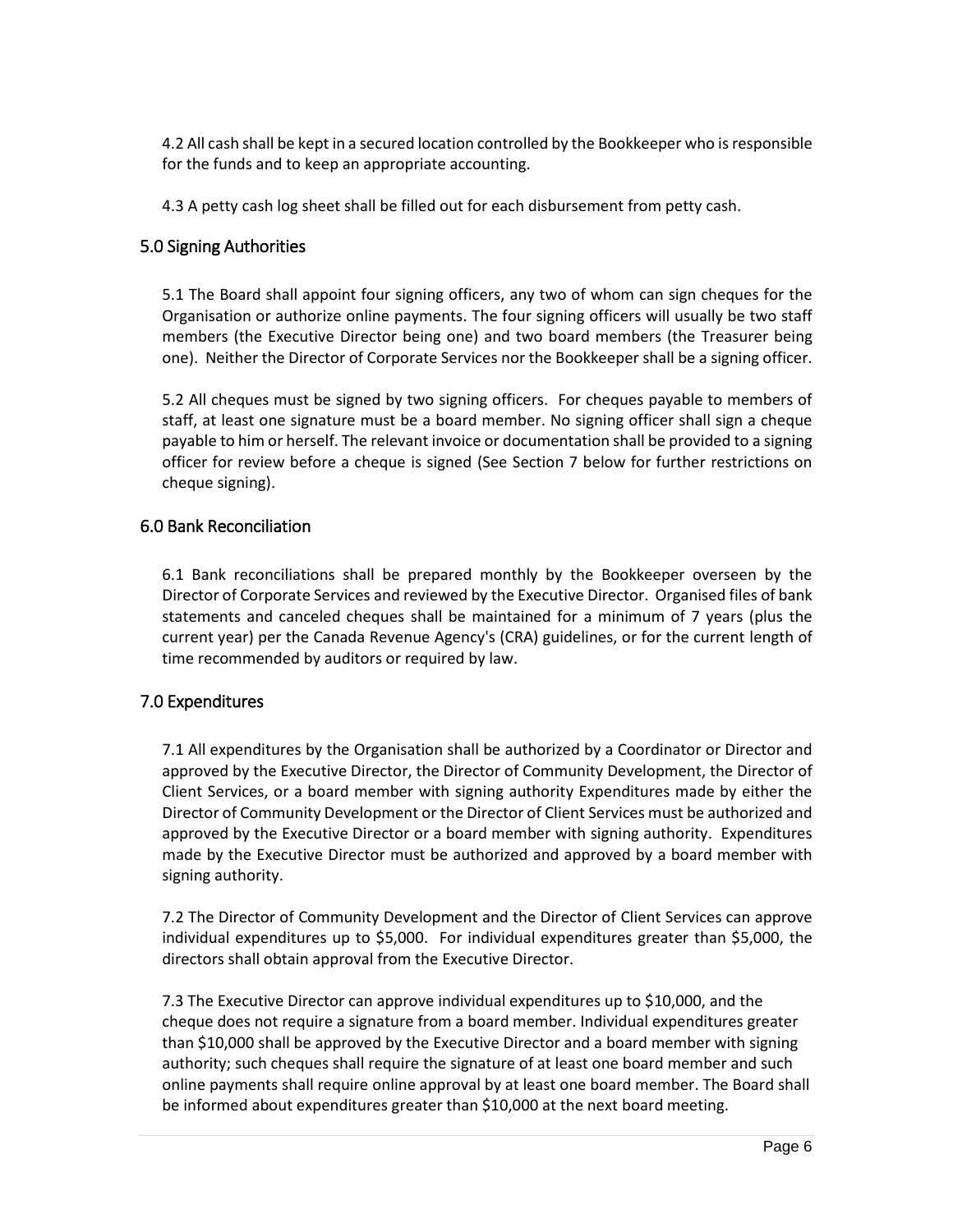7.4 All cheques must be signed by two signing officers and all online payments require online approval from two signing officers. With the exception of payroll expenses, and expense reimbursements already approved by a board member with signing authority, no signing officer shall sign a cheque payable to themselves or provide online approval for a payment to themselves. The relevant invoice or documentation shall be provided to a signing officer for review before a cheque is signed or the online payment is authorized.

7.5 Payroll expenditures paid by cheque or online shall be approved by any two signing authorities.

7. 6 The Executive Director shall bring to the Board for approval of any expenditures that do not fit any current budget line category.

7.7 If waiting for board approval risks the loss of funding or opportunity, expenditures may be made by the Executive Director in consultation with the Treasurer or, if the Treasurer is unavailable, with the Board Chair. The Executive Director shall report such purchases to the Board at the next meeting.

7.8 When purchasing goods and/or services, if gratuity must be paid, it should be no more than 15% of the cost of the good and/or service.

7.9 The Organisation shall use sequentially numbered cheques with stubs showing the Organisation's name and address. Voided cheques shall be kept and clearly marked "VOID."

7.10 There shall be no signing of blank cheques.

#### <span id="page-6-0"></span>8.0 Procurement

8.1 When purchasing goods and services, to provide the best overall value to the Organisation, all of the following factors should be taken into consideration:

- a) price;
- b) quality;
- c) environmental impact;
- d) social impact; and
- e) efficiency.

8.2 Social procurement is the process of acquiring goods and services while generating social outcomes. Social procurement should be used when feasible to assist in achieving the following goals:

- a) promoting social inclusion;
- b) strengthening local economic development;
- c) growing and sustaining partnerships; and
- d) fulfilling the mandate of the Organization.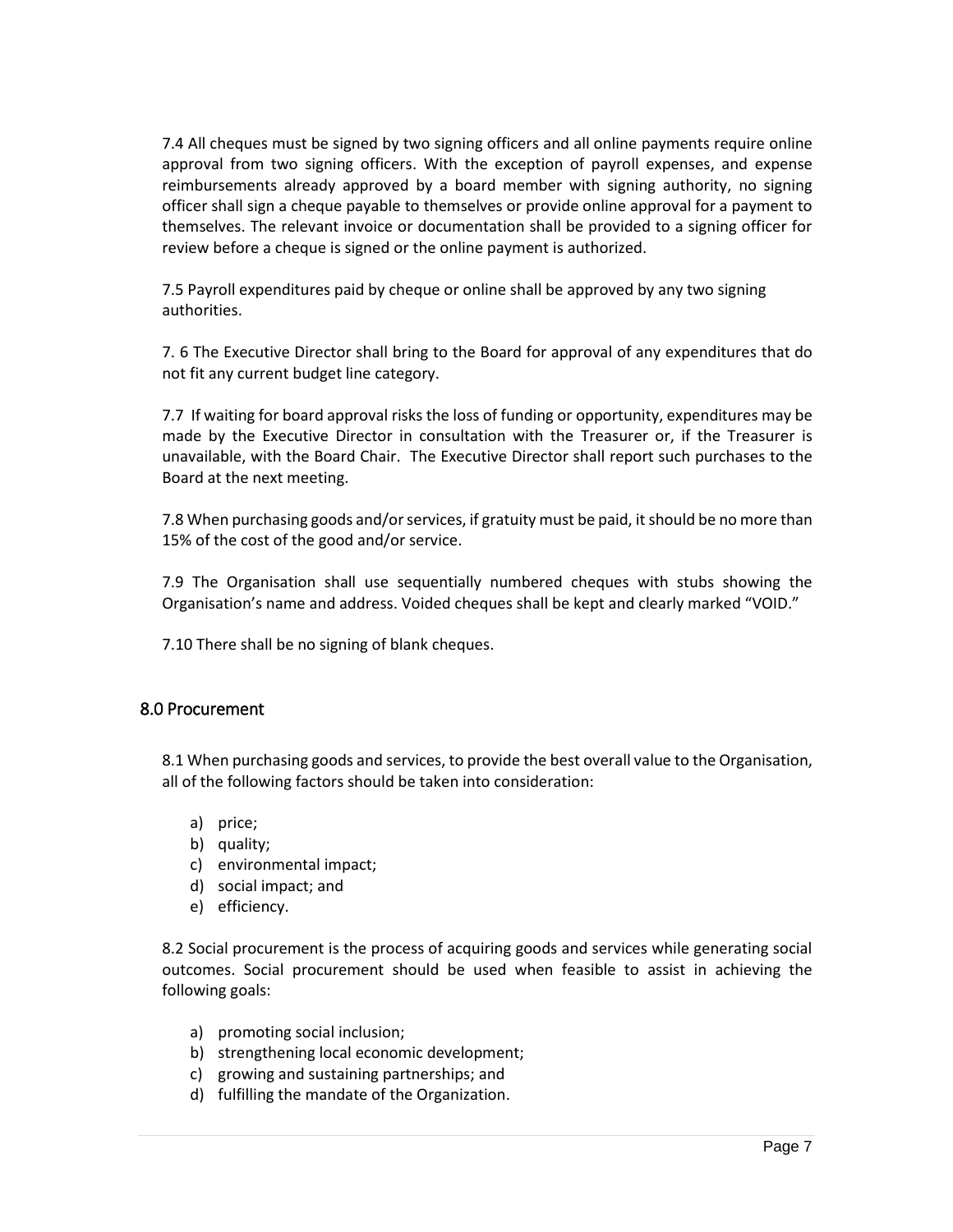8.3 The Organisation shall seek three quotations for purchases greater than \$5,000. The chosen option and the reasons for selecting the option shall be reported to the Board by the Executive Director.

8.4 Purchases shall not be made from staff, volunteers, or board members of the Organisation without a conflict of interest declaration being made by those individuals to the Executive Director. No preference shall be given to anyone offering goods or services who is related to or associated with staff, volunteers, or directors. Appropriate conflict of interest declarations shall also be made to the Executive Director, where a relative or associate is competing for the Organisation's business. The Executive Director shall report all new conflicts of interest to the Finance Committee at each meeting. If the conflict of interest involves the Executive Director, then notification shall be made directly to the Treasurer.

# <span id="page-7-0"></span>9.0 Inventory List

9.1 An inventory list of capital assets shall be maintained by the Director of Corporate Services. A capital asset is tangible property that cannot easily be converted to cash, has a useful life of more than one year, and its acquisition cost exceeds \$1000.

9.2 The list shall be updated at least one time per year and circulated to the Finance Committee for review.

### <span id="page-7-1"></span>10.0 Credit Cards

10.1 The Executive Director, Director of Community Development, and Director of Client Services shall each have control of and signing authority for one of the Organisation's three credit cards. The cards shall be no fee cards. The maximum expenditure per month is \$10,000 for the Executive Director's card and \$5,000 for each of the Directors' cards. The full balance for each card shall be paid by pre-authorized debit from the Organisation's bank account each month. Limit increases on the card shall be approved by the Board. Any rewards (cash back, store credit, etc.) that accrue from the use of the credit cards belong to the Organisation.

# <span id="page-7-2"></span>11.0 Payroll

11.1 The Executive Director shall oversee payroll, including ensuring that timesheets are submitted by staff, and that adequate payroll records are maintained.

11.2 Payroll shall be paid through direct deposit whenever possible.

11.3 The Director of Corporate Services shall ensure that all payroll deductions are remitted to the CRA or the appropriate entity in a timely fashion and shall notify the Executive Director immediately if there is any indication whatsoever that the Organisation might be unable to make the remittances. The Executive Director shall then notify the Treasurer and Chair of the Board.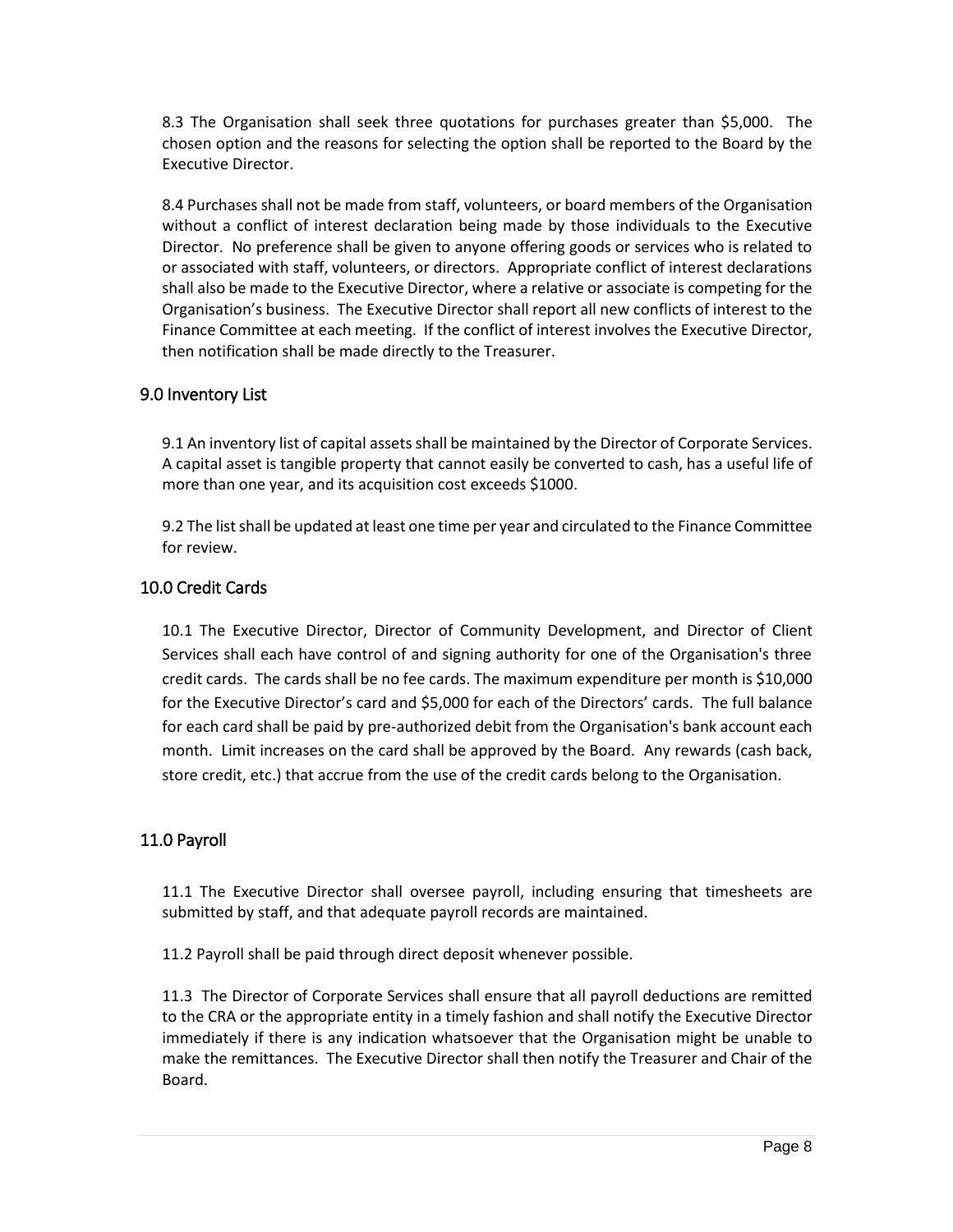11.4 Pay increases for staff are subject to available resources and shall be based upon a salary range which shall be approved by the Board annually.

### <span id="page-8-0"></span>12.0 Travel Expenses

12.1 Reimbursement shall be made for approved travel expenses where a travel expense report with receipts (except gas and some parking receipts) are submitted. . The following expenses, reasonably incurred, will be reimbursed:

- a) Mileage at \$0.50 per kilometer for staff using their own motor vehicles for Organisation purposes;
- b) Accommodation at an economy hotel when conducting out-of-town Organisation business requiring an overnight stay;
- c) Meal expenses while operating out of the regular business area of up to \$10 for breakfast, \$25 for lunch, \$35 for dinner excluding alcohol purchases (tax and gratuity included).

### <span id="page-8-1"></span>13.0 Non-Travel Reimbursement

13.1 Staff and volunteers shall avoid making Organisational purchases with their own money; however, where such a situation is unavoidable, staff and volunteers shall be reimbursed for approved expenditures as outlined in these procedures. Staff and volunteers shall not pay personally for Organisational goods and services, which cost more than \$1,000.

13.2 Reimbursements for Organisation goods or services paid for personally by the Executive Director shall be approved by the Treasurer or another board member with signing authority. The Executive Director shall not pay personally for Organisational goods and services, which cost more than \$1,500.

### <span id="page-8-2"></span>14.0 Charitable Receipts

14.1 The Organisation shall issue a charitable receipt for donations of \$20 or more, and as requested for donations under \$20 according to the guidelines of the CRA. A receipt shall be issued by February 28 of the calendar year that follows the year of the donation.

14.2 Only the Fund Development Coordinator or the Director of Community Development can issue a charitable receipt or, in both their absences, the Director of Corporate Services. All charitable receipts are pre-numbered, and any void charitable receipts must be kept and accounted for.

14.3 The Director of Corporate Services shall ensure that receipts conform to the CRA's guidelines.

14.4 Charitable receipts may be issued for non-cash gifts in accordance with CRA guidelines in force at the time of the donation. Donations not eligible for a receipt include donations of services, donations where the donor has received a material or service incentive to give,, corporate event sponsors who receive more than minor recognition, and all other cases when the advantage given in return for the gift cannot be determined.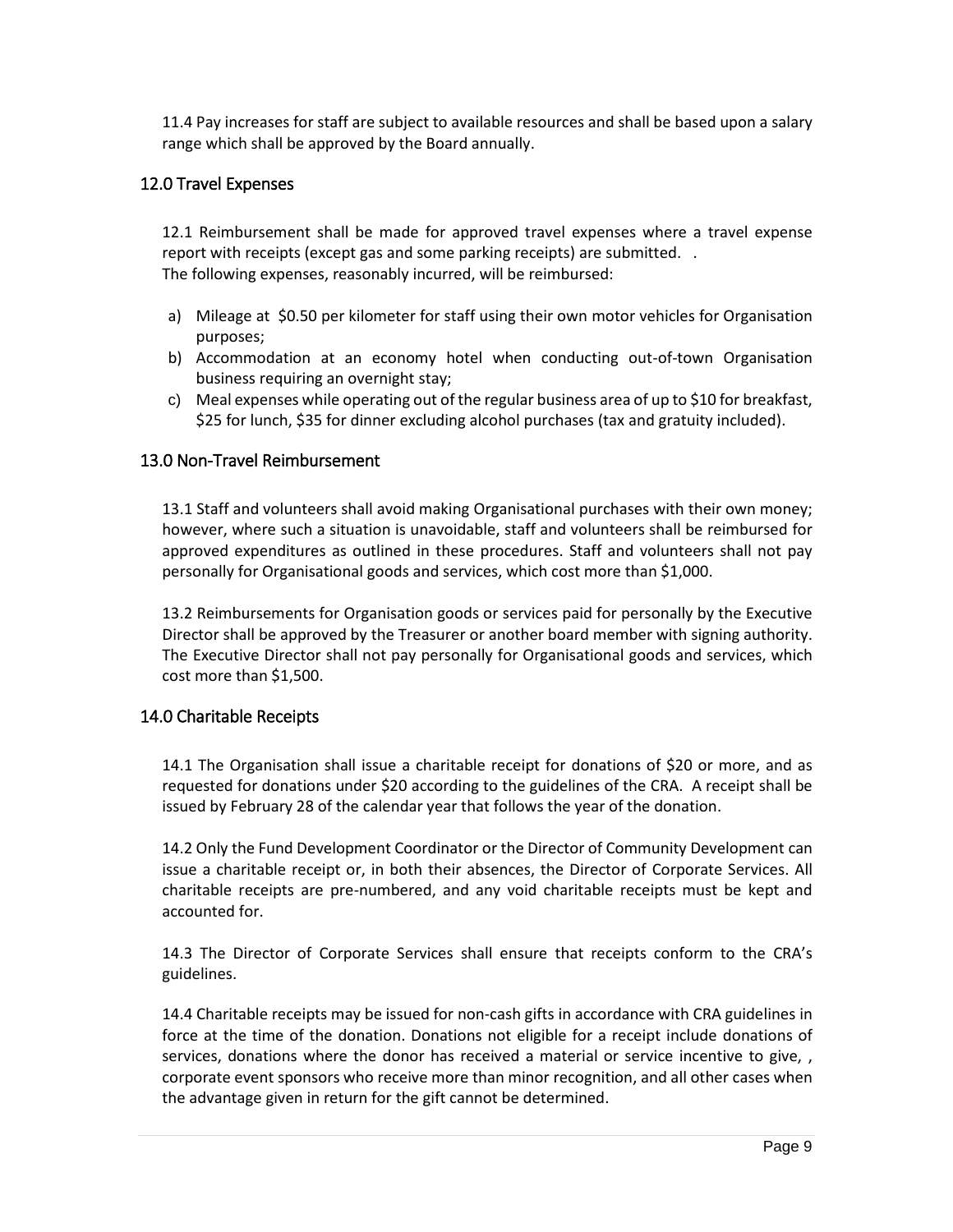14.5 The Organisation cannot accept charitable donations for which it typically issues taxdeductible receipts and then gives the money, without maintaining direction and control, to a non-qualified donee. Donors cannot choose the specific beneficiaries of their donations but can still give to a particular program once the organisation has identified a beneficiary.

### <span id="page-9-0"></span>15.0 Financial Reports

15.1 Financial reports shall be prepared before each Finance Committee meeting by the Director of Corporate Services and shall consist of a statement of operations and balance sheet.

15.2 The financial reports shall be presented to the Finance Committee, who shall then recommend them to the Board.

15.3 Financial reports shall be circulated to the Board at least two days in advance of each scheduled board meeting. Any question about a report shall be directed to the Treasurer or their designee who will report back to the Board at the next meeting. The Board shall approve the financial reports at every meeting.

### <span id="page-9-1"></span>16.0 Annual General Meeting (AGM)

16.1 The following information is presented to the membership at the AGM:

- a) Audited Financial Statements; and
- b) Auditor's Report.

### <span id="page-9-2"></span>17.0 Budget

17.1 The draft annual budget for the fiscal year shall be prepared by the Executive Director and the Director of Corporate Services,. The budget is prepared in accordance with the Organisation's annual goals and objectives in consultation with the Director of Client Services and Director of Community Development.

17.2 New initiatives proposed to be undertaken by the Organisation shall be included in the proposed annual budget and identified as new. New initiatives being undertaken and new funding opportunities being pursued and that arise after the budget has been finalized shall be brought to the Board's attention at the next board meeting.

17.3 The draft budget shall be presented to the Finance Committee, who shall then recommend it to the Board. The draft budget shall be presented to the Board for approval two times: the first draft in February of the previous fiscal year, and the second at the April board meeting. If funding negotiations are not completed in April, a proposed draft budget shall be brought to the Board for approval in principle with a final document brought for approval to the earliest meeting after funding negotiations have been completed.

17.4 The Executive Director and Director of Corporate Services, shall present budget updates to the Board at least once in the second half of the fiscal year. These updates should allow the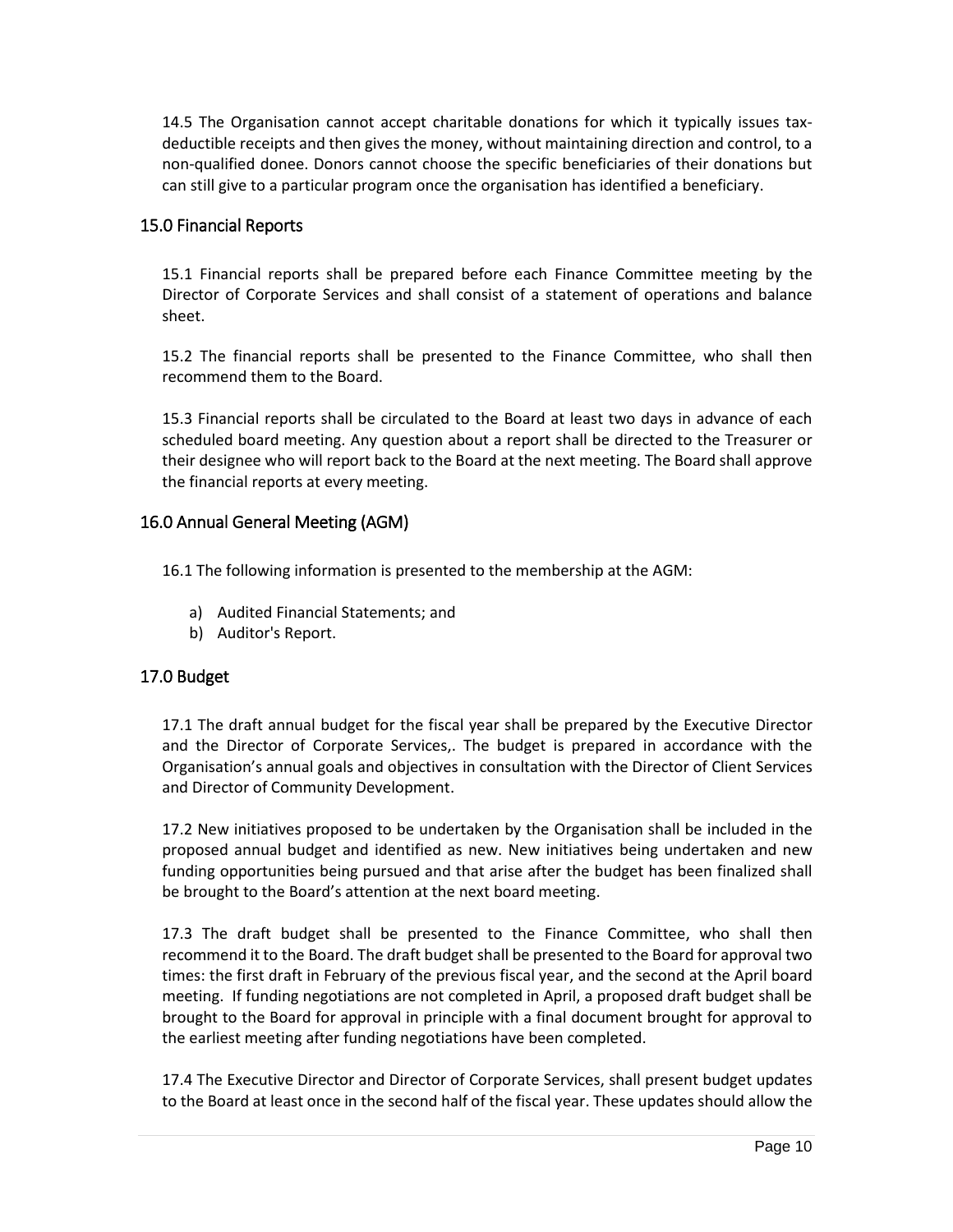Board to compare current performance to the budget and determine whether the performance is favourable or unfavourable.

17.5 The Director of Corporate Services is responsible for the monthly monitoring and controlling of budget expenditures with the oversight of the Executive Director and Treasurer. Issues of concern shall be brought forward to the Chair of the Board in a timely manner.

#### <span id="page-10-0"></span>18.0 Audit

18.1 The Organisation shall be audited annually by an independent certified external auditing firm. The Executive Director and the Director of Corporate Services shall work with the firm to facilitate the audit.

18.2 The auditing firm shall present the draft statements to the Finance Committee for review. Edits are sent to the auditing firm for incorporation into the final report. The Treasurer or their designee shall present the final report to the Board for review.

18.3 The auditing firm shall present the Auditors' Report and Audited Financial Statements at the AGM for approval by the Organisation's members.

18.4 The director responsible for the general administration of the program, the Executive Director, and the Director of Corporate Services shall work with funders performing financial program audits.

18.5 At least once every five years, the Executive Director shall make appropriate inquiries to ensure that audit costs are reasonable and competitive. The Executive Director shall report comparison information and any recommendations for changes to the Finance Committee.

#### <span id="page-10-1"></span>19.0 Tax Return

19.1 The Executive Director is responsible for working with the independent certified auditing firm to prepare and file the Organisation's annual tax return.

19.2 The Director of Corporate Services shall keep apprised of CRA requirements for charities, seeking assistance and guidance where necessary from the Treasurer and Board.

#### <span id="page-10-2"></span>20.0 Records

20.1 The Director of Corporate Services shall ensure that financial records are maintained in accordance with CRA requirements and the Organisation's funders and on the advice of the auditing firm.

#### <span id="page-10-3"></span>21.0 Fiscal Year

21.1 The fiscal year of the Organisation is April 1st to March 31st.